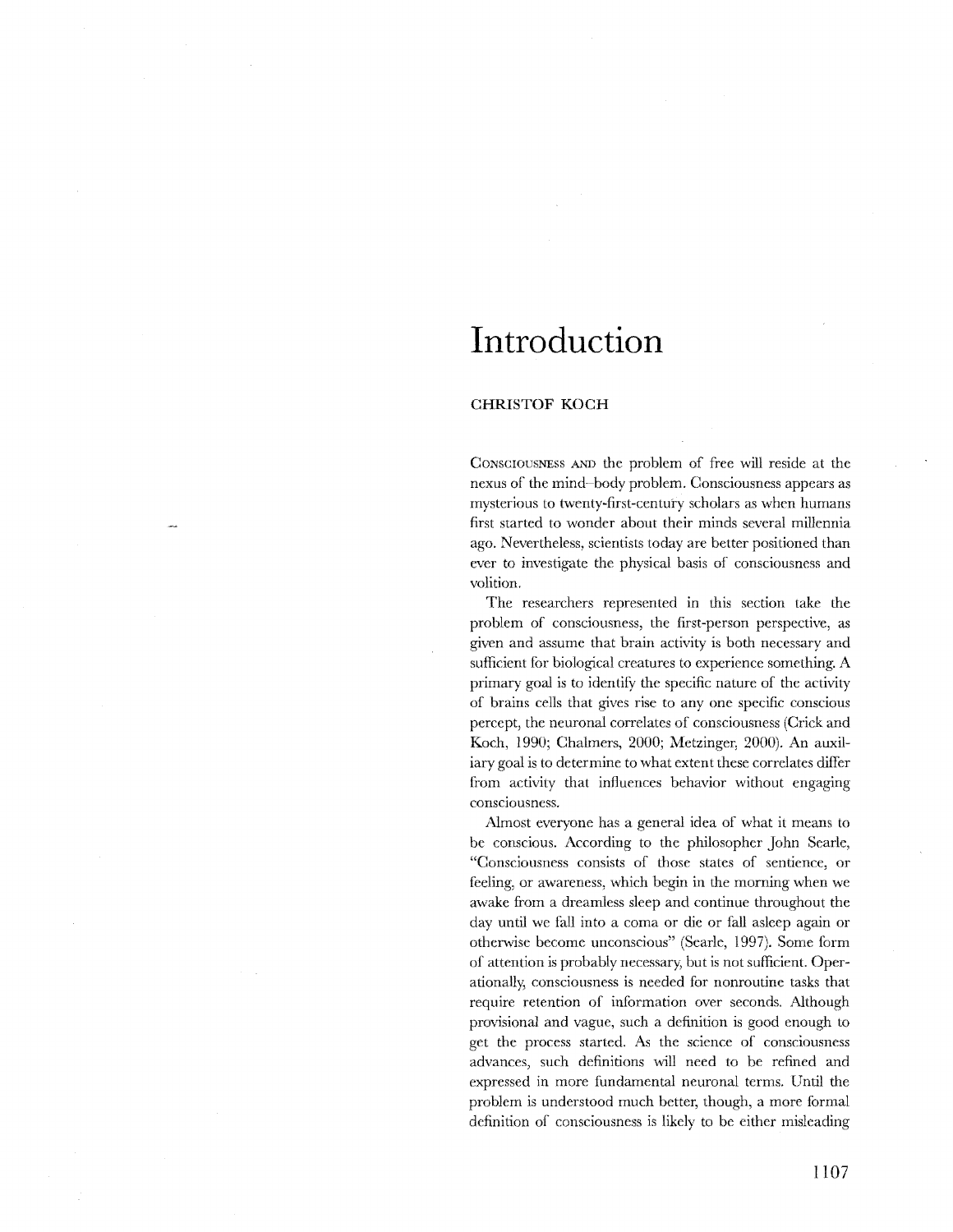or overly restrictive, or both. If this seems evasive, try defining a gene (Keller, 2000; Churchland, 2002).

The working hypothesis of brain scientists is that consciousness emerges from neuronal features of the brain. *Emergence* is used here in the sense that the initiation and propagation of the action potential in axonal fibers, a highly nonlinear phenomenon, is the result of, and can be predicted from, the attributes of voltage-dependent ionic channels inserted into the neuronal membrane. Although consciousness is fully compatible with the laws of physics, it is not easy to predict its properties from these interactions.

Understanding the material basis of consciousness is unlikely to require any exotic new physics but rather a much deeper appreciation of how highly interconnected networks of a large number of heterogeneous neurons work. The abilities of groups of neurons to learn from interactions with the environment and from their own internal activities are routinely underestimated. The individual neurons themselves are complex entities with unique morphologies and thousands of inputs and outputs. Humans have no real experience with such vast organization. Hence, even biologists struggle to appreciate the properties and power of the nervous system.

It would be contrary to evolutionary continuity to believe that consciousness is unique to humans. Most brain scientists assume that some species of animals-mammals, in particular-possess some, but not necessarily all, of the features of consciousness; that they see, hear, smell, and otherwise experience the world (Griffin, 2001). This is particularly true for monkeys and apes, whose behavior, development, and brain structure are remarkably similar to those of humans. Of course, each species has its own unique sensorium, matched to its ecological niche, but that is not to deny that animals can have feelings, subjective states. To believe otherwise seems presumptuous and flies in the face of all experimental evidence from split-brain patients, autistic children, evolutionary studies, and animal behavior for the continuity of behaviors between animals and humans.

The focus of much of the empirical work is on sensory forms of consciousness—vision, in particular. More than other aspect of sensation, visual awareness is amenable to empirical investigation. This is so for a variety of reasons. First, humans are visual creatures. This is reflected in the large amount of brain tissue that is dedicated to the analysis of images and in the importance of seeing in daily life. Second, visual percepts are vivid and rich in information. Pictures and movies are highly structured yet easy to manipulate using computer-generated graphics. Third, many visual illusions, such as binocular rivalry, flash suppression, or motion-induced blindness, directly manipulate visual experience while leaving the physical retinal input unchanged. Last, and most important, the neuronal basis of many visual phenomena and illusions has been investigated throughout the animal kingdom. Perceptual neuroscience has advanced to the point that reasonably sophisticated computational models have been constructed and have proved their worth in guiding experimental agendas and summarizing the data. It is not unlikely that all the different aspects of consciousness-smell, pain, vision, self-consciousness, the feeling of willing an action, and so on-employ one or perhaps a few common mechanisms. Figuring out the neuronal basis for one modality, therefore, will simplify understanding them all.

Similar to the quest to understand life, discovering and characterizing the molecular, biophysical, and neurophysiological operations that constitute the neuronal correlates of consciousness will likely help solve the central enigma, how events in certain privileged systems can be the physical basis of, or even be, feelings.

With this as background, let me briefly introduce the eight chapters. Chalmers summarizes, from the philosopher's point of view, the challenges inherent in coming to grips with the problem of consciousness. He argues for a science that catalogues and quantifies both first-person and third-person data and perspectives and shows how one relates to the other. Schiff reviews the enabling factors needed for any sensation to occur at all. Persistent vegetative states and minimal conscious states are clinical conditions in which affected patients are situated at the borderline between unconscious and consciousness and in which midline structures in the brainstem and thalamus are affected. The next two chapters, by Crick and Koch and by Dehaene and Changeux, provide conceptual frameworks and empirical data for thinking about the neural basis of consciousness. Coming from different directions and traditions (primate electrophysiology versus global workspace theory), the two sets of authors arrive at broadly similar conclusions, emphasizing unconscious processing, the all-or-none aspects of consciousness, interactions among coalitions of neurons that vie for dominance, and the bias exerted on this competition by attention. Goodale defends the two visual streams hypothesis: the idea that "vision for action" is carried out by the dorsal pathway and is quite distinct from the "vision for perception" implemented by the ventral pathway. Whereas the latter is associated with consciousness, the former can proceed without any sensation. This hypothesis explains a great deal of clinical data in neurological patients with their otherwise difficult to interpret patterns of deficits and retained abilities. Among students of the human brain, the most popular tool is functional magnetic resonance imaging  $(fMRI)$ . The chapter by Rees summarizes what has been learned about the neurology of consciousness from fMRI in normal subjects and in patients, with some intriguing discrepancies that need to be resolved between the interpretation of human imaging data and the results of single-cell studies in monkeys. Splitbrain patients have, historically, been of immense impor-

 $\bar{\chi}$